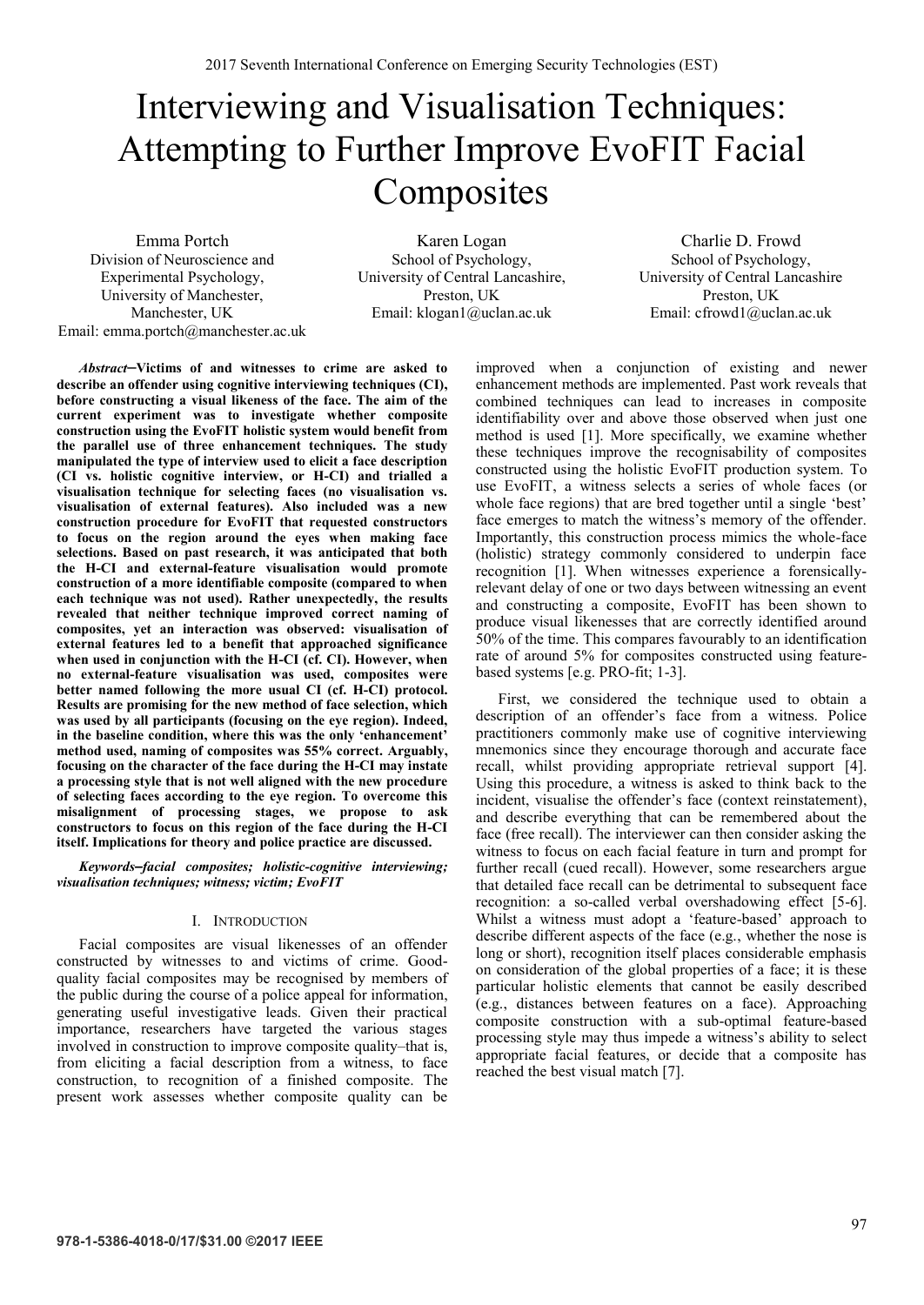A modified interview technique can be employed to 'reinstate' an appropriate 'whole-face' processing style prior to face construction: the holistic interview protocol [8]. Using this technique, a witness is asked to reflect upon personality characteristics that are conveyed by the offender's face, as a whole, and to rate the face on seven global or holistic dimensions (e.g., friendliness, masculinity, distinctiveness, health and pleasantness). When composites were constructed using feature-based systems, recognition rates were significantly higher when constructors had first completed a H-CI (41.2%) compared to a standard face-recall CI  $[8.6\%, 8]$ . A similar pattern of results were obtained when composites had been constructed using the holistic EvoFIT system: composites constructed following a H-CI were recognised 39.4% of the time, whilst those constructed following a standard face-recall CI were recognised only 24.1% of the time [9]. As the H-CI (cf. CI) appears to improve the quality of composites constructed using both feature-based and holistic systems it is reasonable to assume that the implementation of this technique enhances both the accurate construction of internal- and external- facial features [8,9]. Frowd et al. [1] also found that the holistic interviewing protocol improved naming of EvoFIT composites when used in conjunction with other techniques during construction: methods that aimed to match holistic processing at interview, face construction and composite naming.

Second, we investigated strategies employed during face construction itself. Research using feature-based technologies (involving selection of individual facial features to construct a composite) suggest that witnesses typically construct poor representations of a target's internal features (e.g., eyes, brows, nose and mouth), while doing better to accurately construct external features (e.g., hair, ears, face shape and neck [10]). These results are unsurprising given that we tend to focus on external facial features when processing unfamiliar faces. However, they are problematic, as an important aim of a composite is for it to be recognised by those familiar with the target identity, and familiar face recognition relies to a greater extent on the processing of internal facial features [11].

A technique recently trialled with EvoFIT aims to improve composite recognition by directing a constructor's attention toward internal facial features. Specifically, participants are requested to focus on the internal eye region (rather than the whole internal-feature region), when initially selecting faces from arrays [12]. Preliminary findings suggest that this technique increases construction of recognisable composites compared to when a constructor receives standard instructions (to select faces based on the overall match of the internal features). Although some witnesses may naturally focus on the eye region for face selection, particularly when external features are masked (see below, 12, 13), others may prioritise the resemblance of other internal features, such as the nose. Providing a blanket instruction should reduce individual differences in construction strategy and improve performance.

As a second way to focus constructor attention on internal features, manipulations may be made to the face itself. External features may be obscured using Gaussian blur; results indicate that the correct naming of composites increases with higher levels of blurring [3, 10, 13]. However, composite recognition rates increase still further when external features are completely masked (45.6%), rather than heavily blurred (22.7%), perhaps suggesting that the physical presence of these features presents a distraction to witnesses during construction [12, 13]. In the latter case, external features are added to the face in the final stages of composite construction.

In spite of these findings, face recognition is a holistic process, and thus it should be the case that external features provide a useful implicit context for the accurate selection and recognition of internal features for unfamiliar target faces [14]. A newer strategy may present a useful compromise: during composite construction, a witness may be asked to visualise the external features of the face, to compensate for their physical absence in the initial EvoFIT face arrays. In this way, the witness actively reinstates a 'whole-face' context during construction, which may encourage the accurate selection of internal features. Indeed, when external features were masked during initial face arrays, more recognisable EvoFITs were constructed by participants who had been instructed to adopt external-feature only visualisation (63.3%), compared to those who had not [49.2%; 15]. Importantly, external-feature visualisation may work to secure complementary and additive benefits when used in conjunction with the H-CI, as both methods encourage a whole-face processing style during composite construction.

# II. EXPERIMENT: INTRODUCTION

The present study investigated the potential for additive improvements in composite recognition rates when a combination of (established and newer) enhancement techniques were used during face construction [see also 1]. All our participant-constructors were instructed to focus on the internal eye region when selecting faces that most resembled the target identity. Type of interview and visualisation technique were manipulated, between-participants. One group of participants completed a standard face-recall CI prior to composite construction, whereas a second group completed a H-CI. Within these two groups, half of the participants approached initial face selection with the instruction to consistently visualise external facial features (which were masked for everyone), whereas the other half proceeded under standard instructions (no visualisation).

As in Frowd et al. [1], we expected each technique to improve identifiability in the anticipated direction: composites would be better named if they had been constructed after a H-CI (vs. CI) and under instruction to visualise external features (vs. no instruction). We also investigated whether the separate benefits to composite construction, afforded by each technique, were enhanced when used in combination. Frowd et al. [1] found a three-way interaction in their experiment as a combined effect was observed to be more effective than the sum of the effects for each manipulation. When compared to baseline conditions, composite constructed under an additive approach were named very successfully (74% correct). A similar outcome was anticipated here.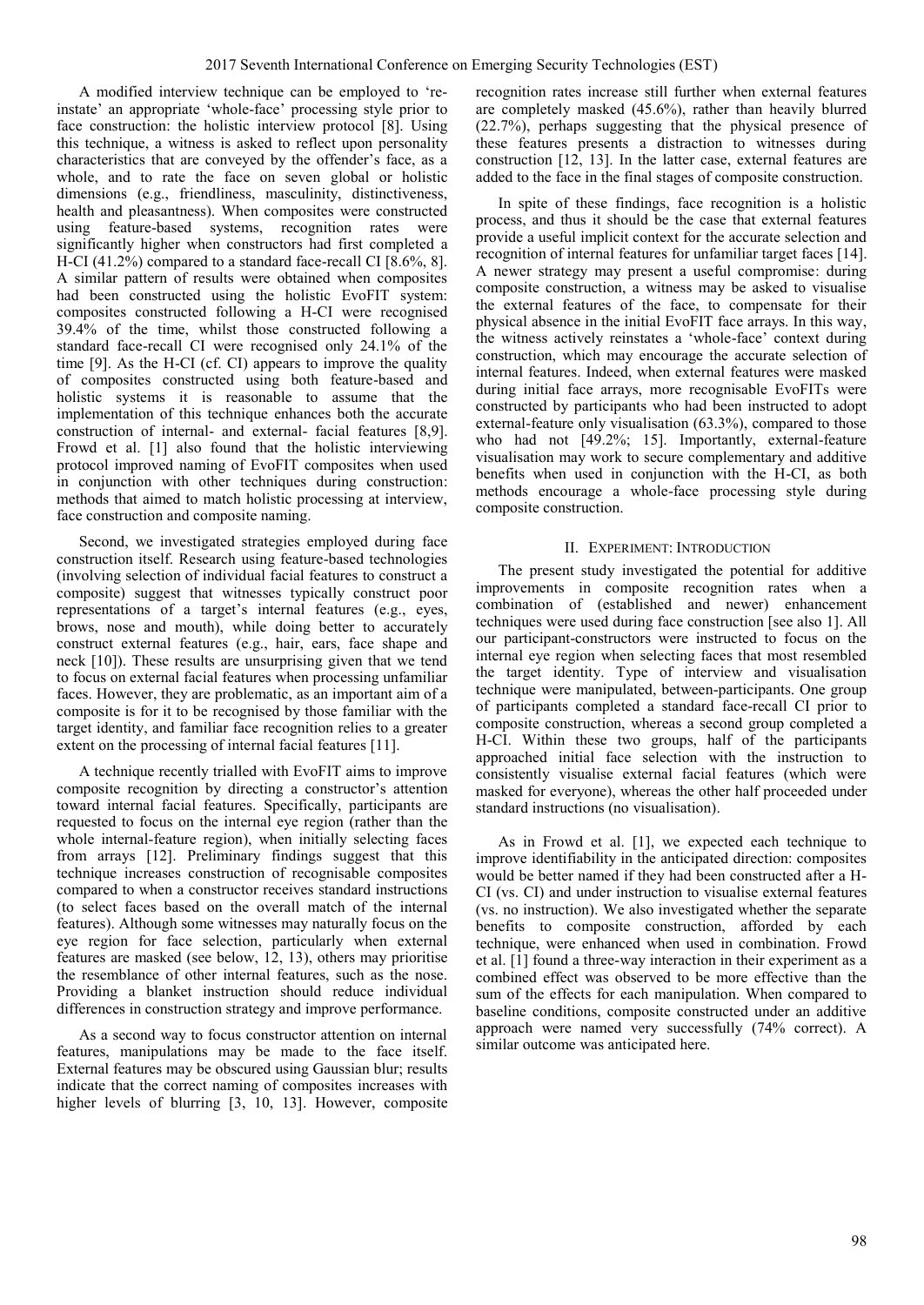# III. METHOD

A two-stage methodology was used [16]. One group of participants were interviewed and then constructed a single EvoFIT composite. These participants confirmed that they were unfamiliar with the pool of target identities (characters from the TV soap 'Coronation Street'). A second group of participants attempted to name the composites. These participants were regular viewers of Coronation Street and should therefore be familiar with the pool of sampled identities.

# *A. Stage 1: Composite Construction*

# *1) Participants*

Participants were 21 female and 11 male staff and students from the University of Central Lancashire, Preston, UK. All reported to be over 18 years of age. Participants were assigned in equal groups of eight to the two between-participants factors: type of interview (CI vs. H-CI) and visualisation technique (none vs. external-features). Participation was voluntary or for course credit.

### *2) Materials*

Eight good quality head and shoulder colour photographs of characters from the TV soap Coronation Street were located on the Internet and used as target identities. These target faces were photographed in a largely full-face pose with a neutral expression. Images were printed individually on A4 paper at 8cm (width) x 10cm (height). Composites were constructed using EvoFIT software (version 1.6).

# *3) Design*

The design at face construction was factorial, fully crossed, for (i) type of interview (CI vs. H-CI) and (ii) visualisation technique (none vs. external-feature visualisation). Participants created a single composite under one of these four conditions (with random assignment). The eight target identities were used once in each condition (with participants also randomly assigned to target identity).

#### *4) Procedure*

Participants studied a photograph of an unfamiliar target individual for 1 minute in the knowledge that they would later construct a composite of the face. They were randomly assigned, with equal sampling, to construct a composite under one of two types of interview (CI vs. H-CI), and one of two methods to visualise the face (none, the current procedure; vs. visualise external features in each array face).

After 20 to 28 hours, participants met with the experimenter to construct a composite of the target face. Participants were tested individually and worked at their own pace. The procedure to interview witnesses and construct a composite is involved and is described in detail in [17]. For the sake of brevity, we provide an overview here.

All participants completed a Cognitive Interview that included three stages: rapport building, context reinstatement and free recall of the face (see General Introduction). Half of the participants then underwent a Holistic Interview. Here, the participant was given one minute to think about the personality conveyed by the target face, before rating that face

for seven holistic traits (e.g., friendliness, extroversion) on a three-point scale (low / medium / high).

Next, participants worked alongside the experimenter to construct an EvoFIT composite. Using this system, the participant first viewed 70 faces across successive screens and chose six that best resembled the target identity. The external features were not presented on any face. Participants made selections from arrays that sequentially displayed three types of face (smooth faces, textured faces, and combinations of smooth and textured faces) and also indicated which of the selected faces represented the best likeness. EvoFIT 'bred' the selected faces together, giving preferential weighting to the designated 'best face', to produce another similarly-sized face array. This process continued until the participant indicated that the 'best face' strongly resembled the target, upon which holistic tools were used to edit global properties (e.g. age, weight, pleasantness) and shape (size and position of individual features). Afterwards, external features were added, and holistic and shape tools offered to further improve the likeness, as required. When the process was completed, the best likeness was saved to disk.

During composite construction all participants were asked to focus on the eye region when they selected faces from arrays. In addition, half of the participants were also asked to visualise the external features of the face; for the other half, the visualisation protocol was not mentioned. Face construction took about an hour to complete per participant, including debriefing.

# *B. Stage 2: Composite Naming*

#### *1) Participants*

Participants were 33 female and seven male staff and students from the University of Central Lancashire, Preston, UK. All participants reported to be over the age of 18. They were assigned in equal groups of 10 to view composites constructed under the two between-participant factors: type of interview (CI vs. H-CI) and visualisation technique (none vs. external features). Participation was voluntary or for course credit.

#### *2) Materials*

The 32 composites from Stage 1 were printed in greyscale (8cm x 10cm). See Fig 1. for examples. The composites were divided into four equal sets of eight: each set contained the eight composites that had been constructed under a different condition. The eight target photographs were also required.

# *3) Design and Procedure*

Participants were tested individually and worked at their own pace. They were randomly allocated to one of four composite sets with equal sampling in a between-participants design for type of interview (CI vs. H-CI) and visualisation technique (none vs. external features). Participants sequentially viewed the eight composites in the assigned set. They were asked to name each composite where possible; "don't know" type responses were permitted. Afterwards, to check that participants were actually familiar with the target identities, they were asked to name the eight target photographs, also presented sequentially. Each person received a different random order of presentation for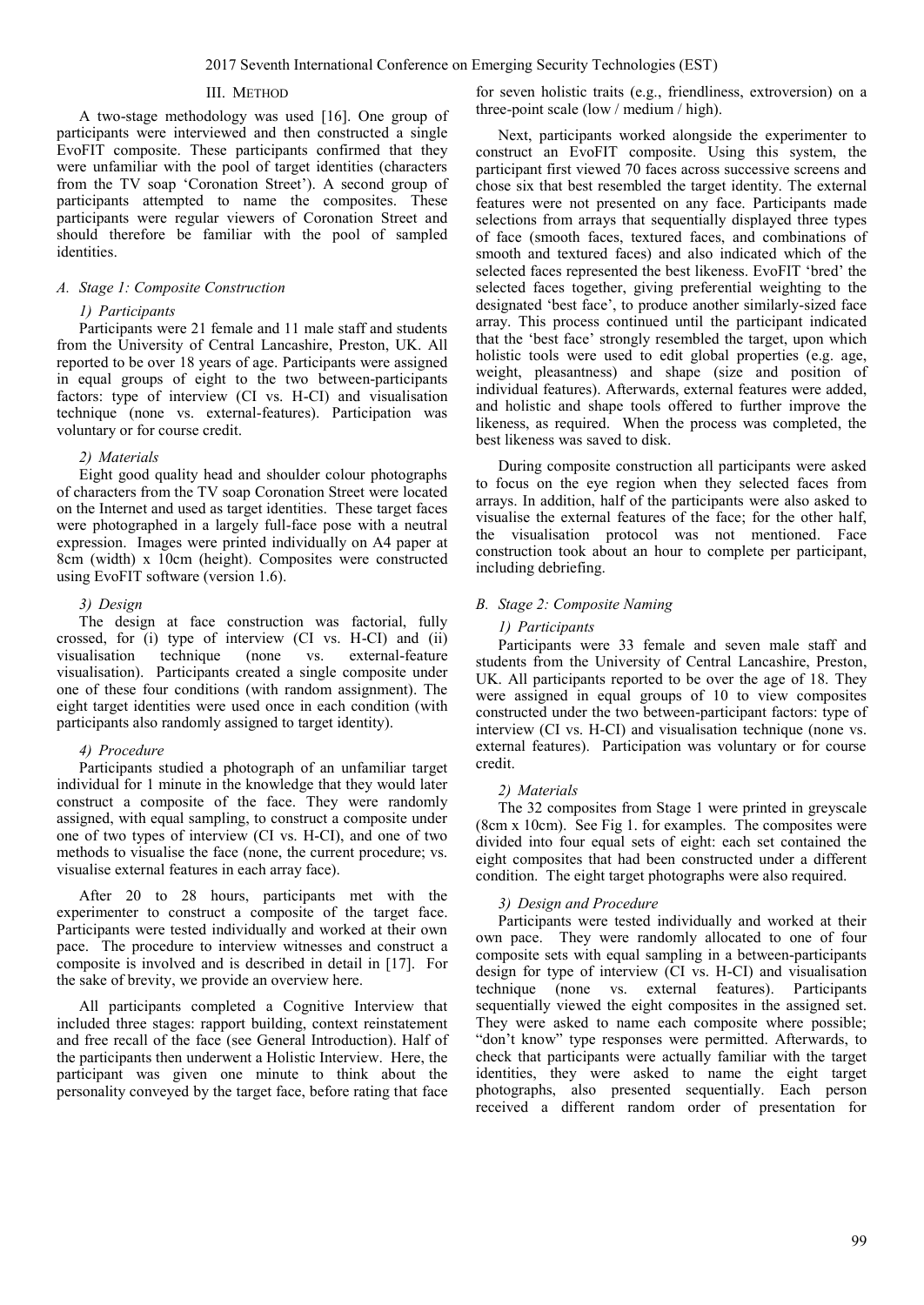composites and target photographs. The naming procedure took about 15 minutes, including the time for debriefing.

Matrix. As the analysis involves Chi-Square, observed and expected frequencies were checked to ensure that *f*(observed) > 0, and *f*(expected) were not less than five for > 20% of cells.



Fig. 1. Example composites constructed in the experiment (from left to right): CI+No EFV, CI+EFV, H-CI+No EFV and H-CI+EFV. Each of these composites were constructed by a different participant who saw a picture of ITV Coronation Street character Kirk Sutherland. For reasons of copyright, a picture of the actor used cannot be reproduced here; however, an example of his appearance can easily be located on the Internet.

#### IV. RESULTS

The target photographs were named very well by participants ( $M = 99.1\%$ ,  $SD = 3.3\%$ ), indicating excellent familiarity with the relevant identities. As a composite was unlikely to be correctly named if the corresponding target photo was not correctly named, these cases  $(N = 3 / 320)$  were treated as missing data and were not subject to further analysis.

Spontaneous responses to composites were scored for accuracy (coded as '1' if the participant had provided the correct name or description of the soap's character, and '0' otherwise). A summary of correct responses are presented in Table I. The overall mean correct naming appeared to be appropriate for this system and design, at  $41.4\%$  (*SD* =  $49.4\%$ ) [1].

As can be seen in Table I, however, the results in general were not as expected. Correct naming was clearly superior in the baseline (Control) condition (face-recall CI and no visualisation of external features): the experimental condition that was expected to produce composites with the lowest correct naming rates. The H-CI led to much *worse* naming (cf. CI) when used without external-feature visualisation, although it seemed to be somewhat effective when participants were instructed to use this type of visualisation. External-feature visualisation (cf. none) resulted in much worse quality composites after a CI but a good improvement after a H-CI. The reliability of these effects is considered below.

Generalized Estimating Equations (GEE) was used to analyse the dichotomised naming responses to composites (scored as 0 and 1). This type of analysis provides a powerful by-participants and by-items model with target items coded as a within-participants' variable. To provide a fit with the lowest SE model parameters values, an Exchangeable structure was used for the Working Correlation Matrix and a Model-based (cf. Robust-) estimator was selected for the Covariance **TABLE I. PERCENTAGE OF CORRECTLY NAMED COMPOSITES**

|                  | Visualisation technique |                |
|------------------|-------------------------|----------------|
|                  | <b>None</b>             | EF             |
| <b>Interview</b> |                         |                |
| CI               | $55.0^{a,b}$            | $38.8^{b}$     |
| H-CI             | $33.8^{a,c}$            | $47.5^{\circ}$ |

*a.*The term CI refers to a face-recall Cognitive Interview, H-CI to Holistic-Cognitive Interview, and EF to External Features. Values represent percentage-correct naming for composites for which participants correctly named the relevant target photograph ( $N = 317/320$ ). GEE model parameters [QIC: 436.1; Intercept  $B = 0.07$ ,  $SE(B) = 0.2$ ,  $\left(\frac{20}{5 \times 100}\right) = 0.2$ ;  $\left(\frac{20}{5 \times 100}\right) = 0.2$ ; text for further details.

Once a model had been built, the associated *B* and *SE(B)* parameters were checked to be within sensible bounds (i.e., with values that were neither too low nor too high). As is normal for regression-type analyses where there is a possibility of suppressor (interacting) variables, a saturated model was adopted and predictors were subject to sequential backward removal if their presence was unimportant (based on the smallest Wald  $X^2$  when  $p > .10$ ). Using this procedure, visualisation ( $0 =$  none and  $1 =$  external-feature visualisation) was removed at Step 1 ( $X^2 = 0.0$ ) and type of interview ( $0 = \overline{CI}$ and  $1 = H-CI$ ) at Step 2 ( $X^2 = 0.8$ ).

The resulting GEE model was reliable (at the usual criteria of  $p < 0.1$ ) for the interaction between these two factors  $[\chi^2(3)] =$ 7.1,  $p = .07$ ]. The interaction was significant as composites constructed after a H-CI (cf. CI) led to lower correct naming rates when no visualisation techniques were used [Slope  $B =$ -0.9, *SE(B)* = 0.4, *p* = .017, Odds Ratio 1/*Exp(B)* = 2.3, 95% CI (1.2, 4.7)]. Other effects involved in the interaction approached significance  $(p < 0.1)$ : there was a weak benefit of external-feature visualisation (cf. no visualisation) under H-CI  $[B = 0.6, SE(B) = 0.4, Exp(B) = 1.8 (0.9, 3.7)]$  but a weak deficit under CI  $[B = -0.7, SE(B) = 0.4, 1/Exp(B) = 1.9$  (1.0, 3.8)].

No effects emerged as reliable predictors for names given to composites that were incorrect (a 'mistaken' name).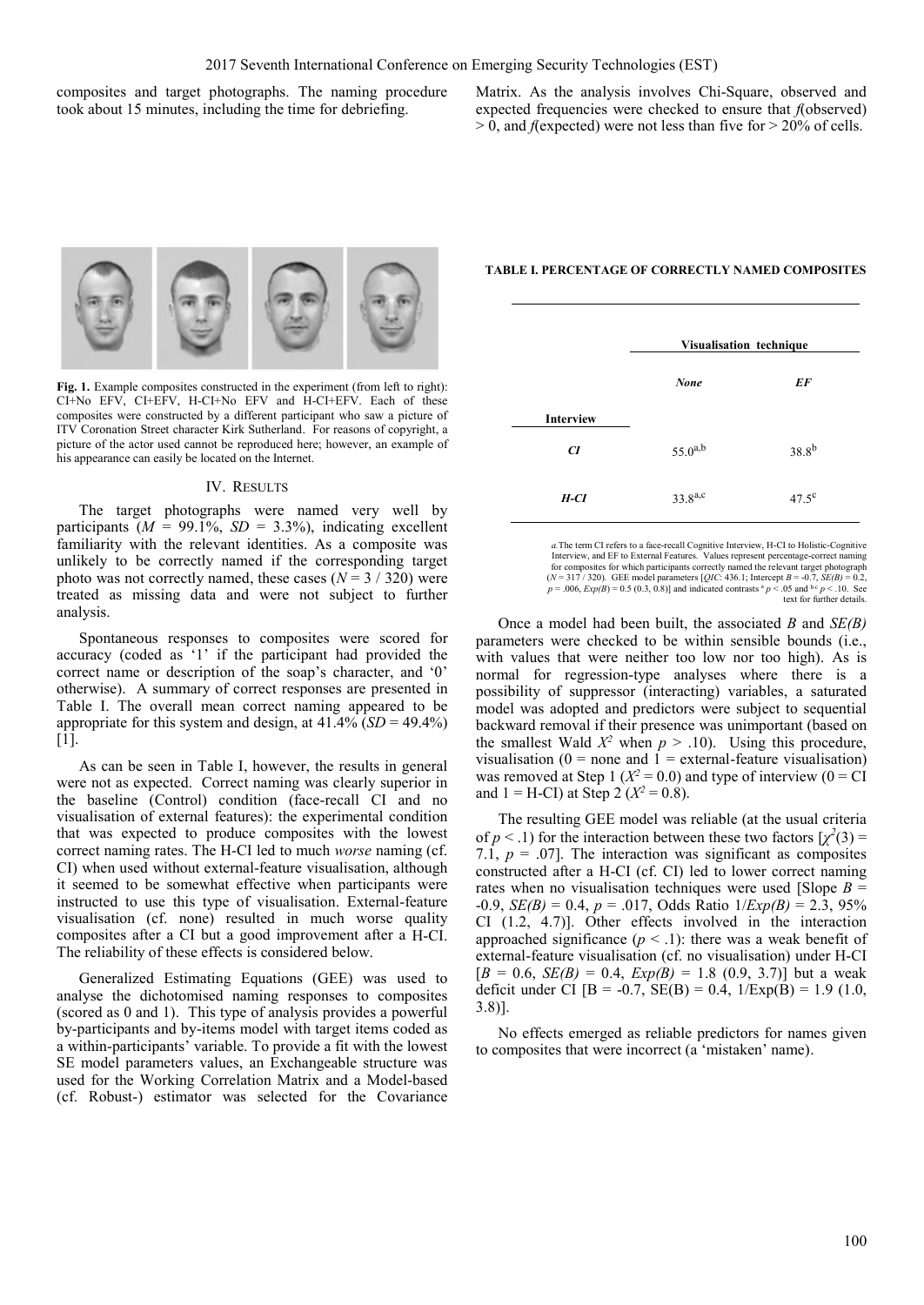# V. DISCUSSION

The present study examined whether the recognisability of EvoFIT composites could be improved when a combination of techniques were used to support construction, namely, holistic interview mnemonics, external-feature visualisation and directed focus on the eye region during face selection. When used alone in previous research, all three techniques have been found to produce reliable increases in correct naming of composites, relative to baseline conditions [e.g. H-CI vs. CI; external-feature visualisation vs. no visualisation; eye-region focus vs. internal-feature focus; 1, 8, 9, 12, 15]. While holistic interviewing techniques aim to re-instate a useful whole-face processing style before construction, visualisation and focusing techniques are believed to draw constructor attention towards internal features which, when accurately constructed, have the potential to enhance familiar face recognition [10]. In particular, we assessed whether a combined approach might lead to the construction of more recognisable composites compared with when just one approach is used [see 1 for a similar approach].

Several unexpected results were obtained. There was no clear evidence to suggest that more recognisable composites were constructed following (i) a H-CI (vs. face-recall CI), and (ii) instructions to engage in external-feature visualisation (vs. no visualisation). Instead, an interaction emerged: although composites constructed after a H-CI (cf. CI) were of significantly worse quality when no visualisation techniques were used, a standard, albeit marginal, H-CI benefit was observed when used in conjunction with external-feature visualisation. In contrast, composites constructed after a CI were better named when no visualisation techniques were used (cf. external-feature visualisation). If interviewing and visualisation techniques had acted to improve composite quality in the anticipated, additive fashion, then the best naming rates were expected to emerge under conditions in which the participant engaged in a H-CI, then constructed composites under external-feature visualisation. Instead, best performance was obtained under 'baseline' conditions, where participants constructed composites after a CI and engaged in no visualisation. Results then suggest that the current combination of techniques do not work harmoniously to support composite construction.

Failures to find (usually robust) benefits in composite naming as a result of a H-CI (cf. CI) are likely to stem from the parallel use of a newer, third technique: instructing the participant to focus on the eye region during initial face selection in EvoFIT [12]. Whereas the H-CI may encourage the witness to adopt an optimal 'holistic' processing style, which is likely to be useful for reaching the decision that a composite has reached a good level of visual likeness, the instruction to focus on the eye region may encourage the participant to revert back to a 'feature-based' processing style. Theories of transfer appropriate processing would predict this 'processing conflict' to have a negative impact on composite construction [5-7].

The H-CI (cf. CI) did lead to small, relative improvements in composite quality when combined with an external-feature visualisation technique. Arguably this technique complements a holistic processing style; by simply visualising external features throughout composite construction the participant is able to build internal features within the context of a whole face [14]. Perhaps then the alignment in the processing styles encouraged by both the H-CI and external-feature visualisation techniques (both holistic) mitigated against the conflict introduced when participants were asked to focus on the eye region (feature-based processing). Under these conditions a holistic processing strategy may have maintained dominance, particularly as participants were only required to adopt a feature-based strategy (focus on the eye region) during the early stages of face construction (when selecting faces from initial EvoFIT arrays).

In future, research participants may be provided with targeted instructions to lessen processing conflicts when a conjunction of techniques are employed during construction (namely the H-CI and eye region focusing technique). Current H-CI instructions encourage witnesses to consider the whole face when they make personality judgments. However, it may be possible to ask the witness to make the same holistic attributions whilst focusing just on the eye region. While the personality judgment itself may instate a holistic processing style, generally useful for feature selection and face recognition [6, 8, 9], being instructed to focus on the eye region while making these decisions may ease the processing transition when the witness receives similar instructions while selecting faces from initial arrays. We would thus predict an increase in composite identifiability as a result of using a combination of methods that encourage complementary processing strategies [1].

The transfer appropriate processing model may also help to explain why the best-named composites were (unexpectedly) produced in a condition where participants completed a face-recall CI with no instructions to visualise external features. Here, participants were arguably encouraged to adopt a consistent feature-based processing style throughout construction. Providing a detailed face description during the CI instates a feature-based processing style that remains unchallenged when the participant encounters internal-feature only faces during the initial EvoFIT arrays, and receives further instruction to focus on the eye region when making initial face selections. As this condition mirrors current procedure for forensic practitioners, we recommend that existing practices with EvoFIT remain unchanged.

In summary, the present work aimed to assess whether the recognisability of EvoFIT composites could be improved when using a combination of new and existing techniques to support construction; namely, holistic-cognitive interviewing, external-feature visualisation and a focus on the eye region when making selections from face arrays. We predicted that each technique would lead to separate increases in quality but that the best composites would be produced when all three techniques were employed; that is, additive improvements would be greater than summed, separate improvements [see 1]. Findings suggested otherwise: predicted effects were not found when using H-CI or external-feature visualisation techniques, and combining the two techniques did not lead to robust improvements. These findings suggest that combined techniques are only effective when they encourage